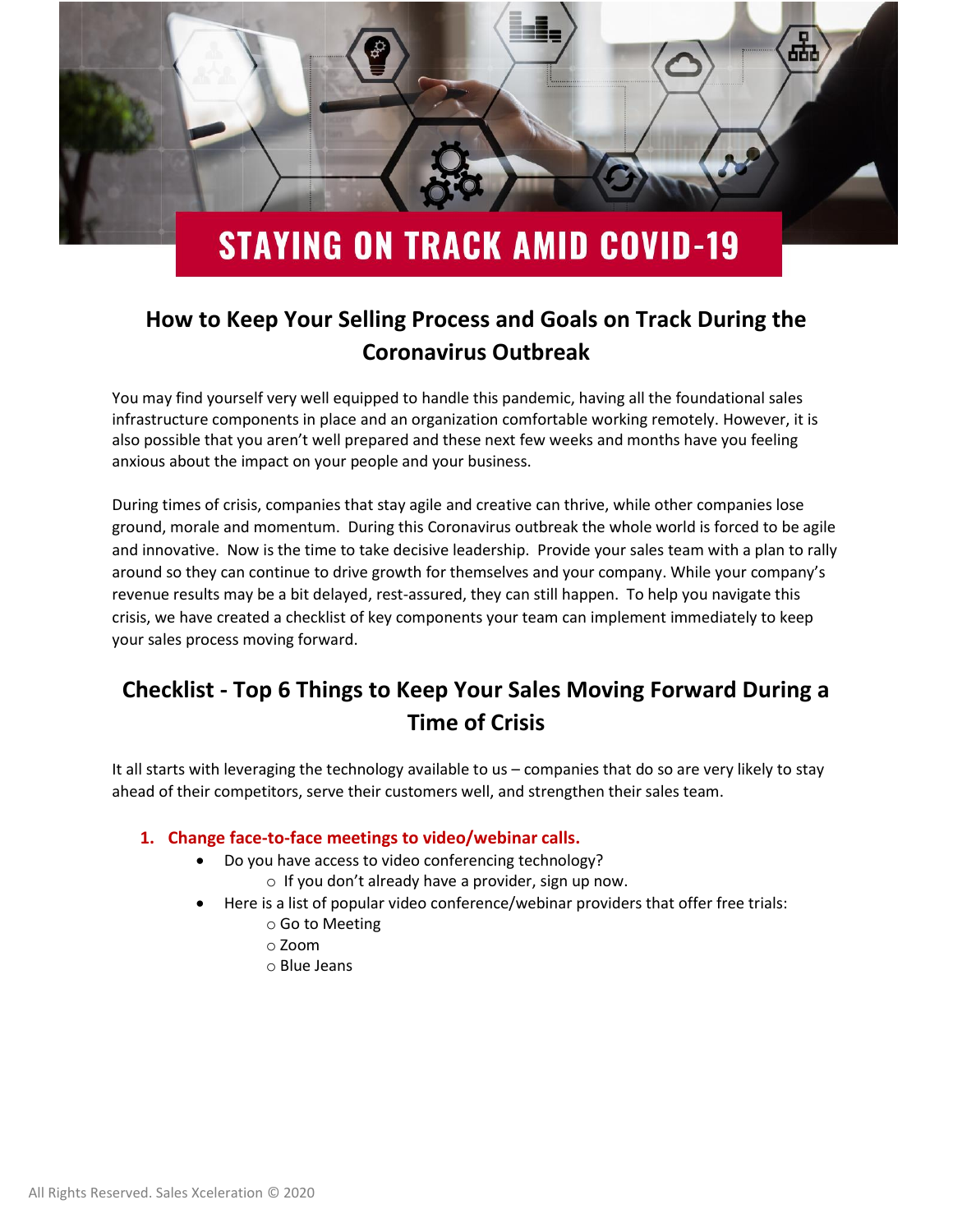

- Here are some tips for communicating via video or teleconference:
	- o If the group is over five people, mute everyone to avoid background noise and people talking over each other. Have participants type in questions and assign a designated person to serve as moderator.
	- o Use the video camera on your computer to create a more personal experience. Make sure there is proper lighting so you are visible.
	- o Use a professional environment (what is seen behind you) and dress responsibly.
	- o Have everyone test their microphones before the call begins.
	- o Ask participants to introduce themselves before speaking if everyone won't be recognized by voice alone.
	- $\circ$  Increase engagement by looking into the camera when talking versus looking down at a computer or keyboard.
	- o Provide an agenda to reference throughout the call to keep on track.

#### **2. Utilize an internet-based CRM.**

- Does your team have easy remote access to the information stored in your Customer Relationship Management system?
	- o Although it may be challenging to quickly change from your server-based CRM to an internet-based CRM, remote work is much easier when everyone has access to the same information in real-time.
	- o If you don't have the proper CRM for this crisis, make sure you resolve this issue for the future.
- At times like this, it is also more important than ever to have your sales team keep their information up-to-date in your CRM. It may be weeks or months until you can stop down the hall and easily ask questions about the accuracy of certain CRM data.

#### **3. Provide secure access to all content your team needs to support their sales process.**

- Does your team have easy remote access to the data they need to continue to manage their sales process? Do they have secure access into the tools that they need to continue to be productive?
	- o If your team will struggle gaining access to key information, consider implementing a Virtual Private Network (VPN) to create a more secure connection to your company's network.
	- $\circ$  There are also some easy cloud content management alternatives that can be implemented quickly. Examples include:
		- 1. Box.com
		- 2. DocuShare
		- 3. Google shared docs